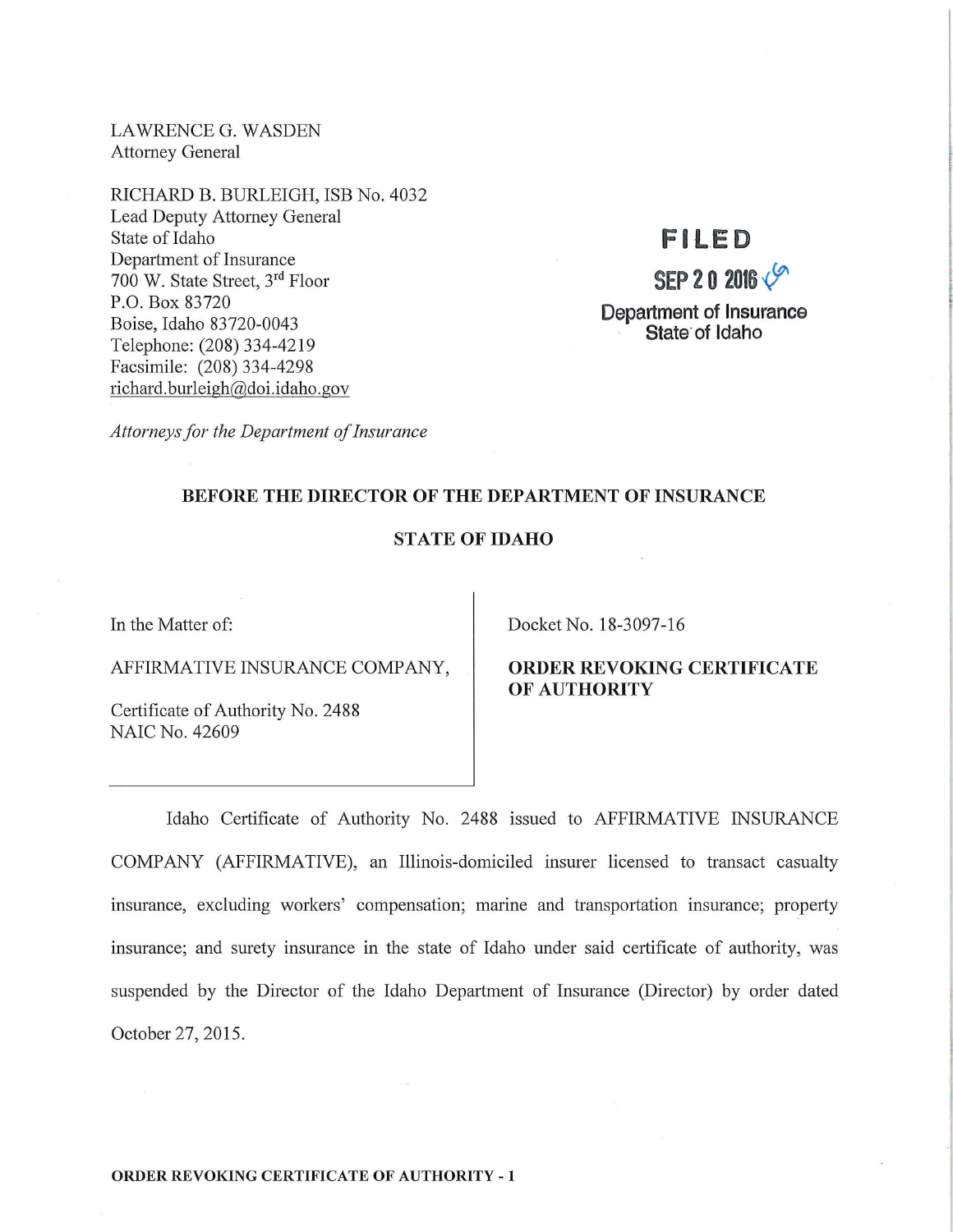As of December 31, 2015, AFFIRMATIVE reported total surplus of negative thirty-two million eight hundred sixty-nine thousand four hundred five dollars (-\$32,869,405), as reflected in its last-filed statutory financial statement of that date.

On March 24, 2016, AFFIRMATIVE was placed into liquidation by order of the Circuit Court of Cook County, Illinois, County Department, Chancery Division, in Case No. 2015CH13718, based on the petition of the Acting Director of Insurance for the State of Illinois, and based on the court's finding that AFFIRMATIVE is insolvent.

Idaho Code  $\S$  41-326 provides at subsection (1)(b) that the Director shall refuse to continue or shall suspend or revoke a foreign insurer's Idaho certificate of authority if the insurer "no longer meets the requirements for the authority, on account of deficiency of assets or otherwise." It further provides, at subsection  $(2)$ , that in cases of insolvency the Director may take such action without first holding a hearing.

The Director, having reviewed the foregoing and the requirements of Idaho Code § 41-  $326(1)$ (b), and finding that AFFIRMATIVE is insolvent, and good cause appearing therefor,

NOW, THEREFORE, IT IS HEREBY ORDERED, pursuant to Idaho Code § 41-  $326(1)(b)$ , that Certificate of Authority No. 2488 issued to AFFIRMATIVE is REVOKED effective immediately.

IT IS FURTHER ORDERED, pursuant to Idaho Code § 41-330(1), that, within four (4) days after notice of this revocation is provided, AFFIRMATIVE shall notify, by any available means, every person authorized to write business in the state of Idaho by said insurance company, to immediately cease to write any further insurance business for AFFIRMATIVE in Idaho.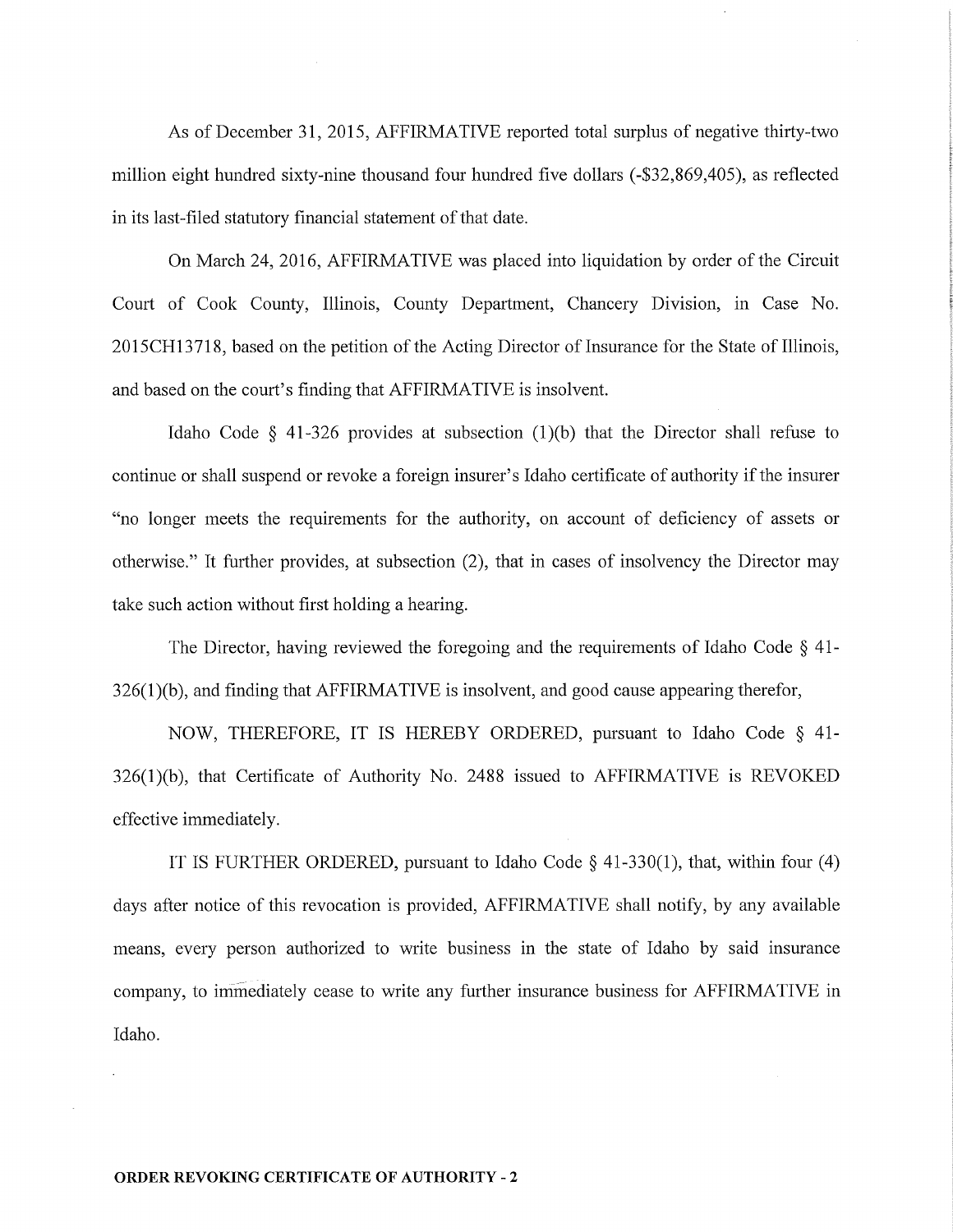IT IS FURTHER ORDERED that AFFIRMATIVE shall promptly return Certificate of Authority No. 2488 to the Idaho Department of Insurance, as required by Idaho Code  $\S$  41-323(2).

tt1 DATED this **Z**<sup>o</sup> day of September, 2016.

> STATE OF IDAHO DEPARTMENT OF INSURANCE

Camero

DEAN L. CAMERON Director

### **NOTIFICATION OF RIGHTS**

This is a final order of the Director. Any party may file a motion for reconsideration of this final order within fomieen (14) days of the service date of this order. The agency will dispose of the petition for reconsideration within twenty-one (21) days of its receipt, or the petition will be considered denied by operation of law. *See* Idaho Code § 67-5246(4).

Pursuant to Idaho Code  $\S$ § 67-5270 and 67-5272, any party aggrieved by this final order or orders previously issued in this case may appeal this final order and all previously issued orders in this case by filing a petition in the district court of the county in which:

- i. A hearing was held,
- ii. The final agency action was taken,
- iii. The party seeking review of the order resides, or operates its principal place of business in Idaho, or
- iv. The real property or personal property that was the subject of the agency action is located.

An appeal must be filed within twenty-eight (28) days of (a) the service date of this final order, (b) an order denying petition for reconsideration, or (c) the failure within twenty-one  $(21)$ 

### **ORDER REVOKING CERTIFICATE OF AUTHORITY** - 3